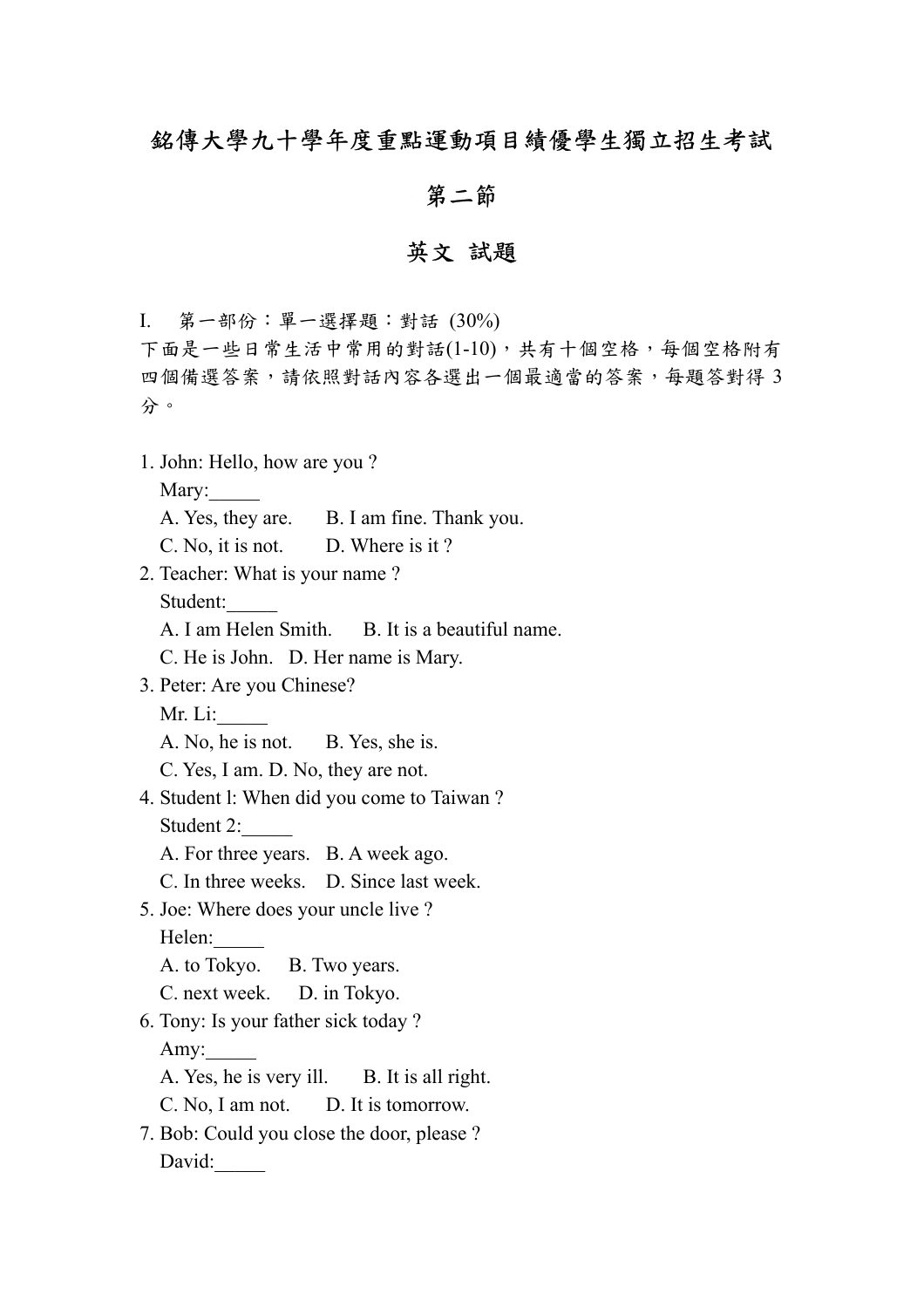A. I will open it. B. No, I don't. C. Yes, certainly. D. He will close it. 8. Teacher: How long have you been studying English ? Student: A. Five years ago. B. For five years. C. In five years. D. After five years. 9. Clerk: How much will you spend ? Guest: A. Twenty dollars. B. Twenty times. C. Twenty days. D. Twenty ways. 10. Waiter: Would you like some milk in your tea ? Customer:\_\_\_\_\_ A. No, it is at. B. Yes, please. C. No, I don't. D. Yes, I would not. II. 第二部份:單一選擇題:詞彙 (30%) 下面有十個題目(11-20),各有一個空格,每題各附有四個備選單字,請選 擇一個最適合空格的單字,每題答對得 3 分。 11. If you buy a eggs, you get twelve eggs.. A. country B. dozen C. citizen D. century 12. The "Y" in YAHOO is the latter of the word. A. first B. last C. Strange D. difficult 13. Joe felt after studying for three hours. A. received B. tired C. attached D. touched 14. There are a lot of  $\qquad$  in the room. A. attention B. under C. women D. flower 15. Judy is such a modern girl that she always follows the latest \_\_\_\_\_. A. fashion B. figure C. fasten D. fresh 16. \_\_\_\_\_ , Coco is now very popular with young people in Taiwan. A. Bad B. Truly C. True D. Daily 17. John takes his coat because it is very hot.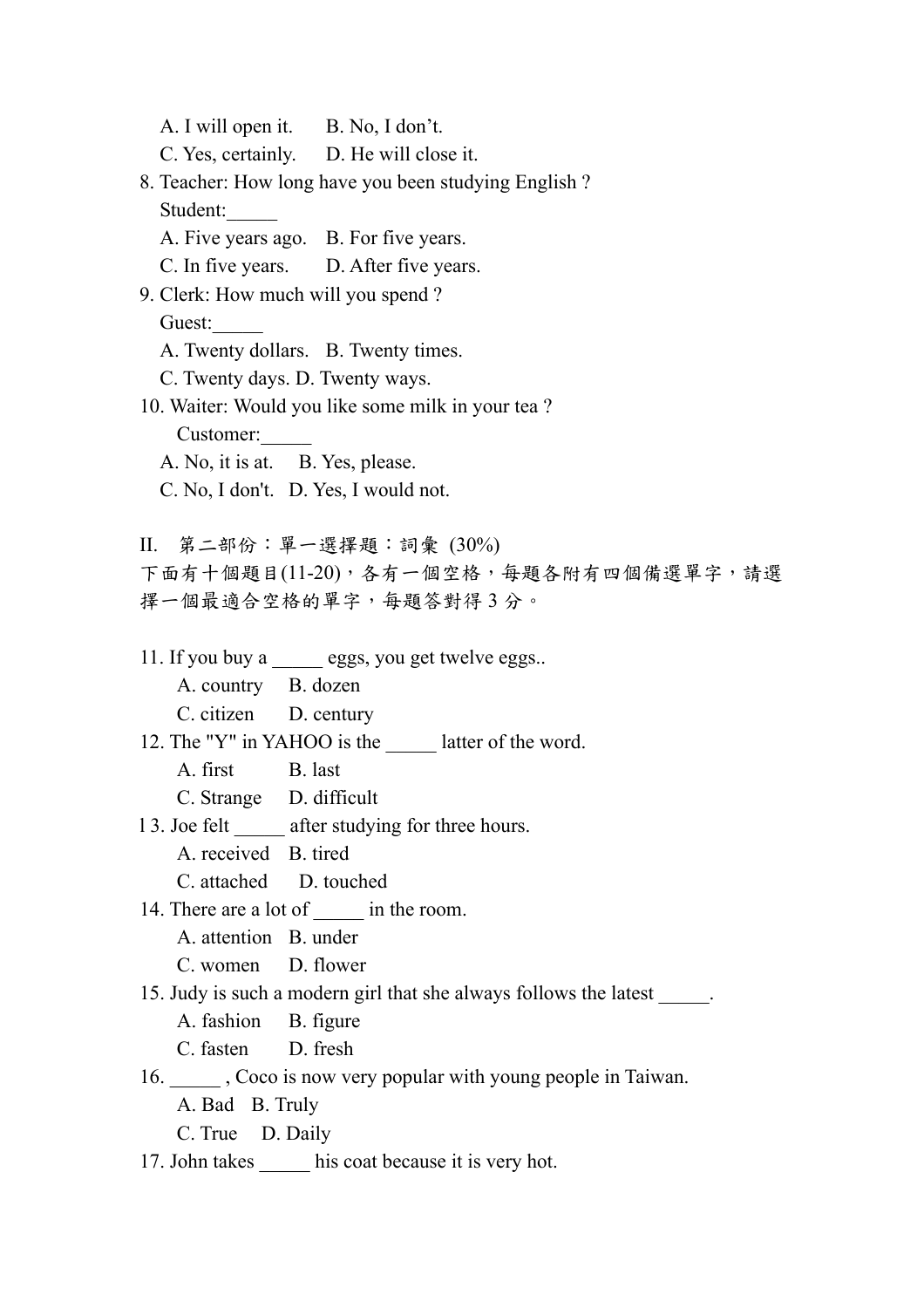A. off B. above

C. homework D. buy

18. I cannot finish this homework by myself. May I ask a(n) of you? A. exit B. favor C. offer D. excuse

19. Our baseball team fifteen players.

A. has B. have

C. having. D. is not

20. Peter's mother is  $\qquad$  in the garden.

A. walked B. walking

C. walks D. walk

III. 第三部份:單一選擇題:閱讀測驗 (40%)

A. 下面是一則較長的對話,後面共有五個答案(21-25),每題各附四個備 選答案,請仔細閱讀對話後,個選出一個最適當的答案,每題答對得4分。

Steve: Hello, Anna. Would you like to go to the movies tonight ?

Anna: I'd like to. But, it is 9:30 P.M. right now. Won't it be too late ?

Steve: I know. A late night movie starts at 11:00 P.M. and the movie far is at a discount.

Anna: That sounds great. What kind of movie do you like ?

Steve: How about a horror movie ?

Anna: No. I like a romance movie better late at night.

Steve: All right. Where shall I pick you up ?

Anna: How about 10:30 in front of McDonald ?

Steve: Great. I will see you then. Bye.

21. Why does Steve call Anna?

A. for a football game B. for. the movies

 $C$  for a concert  $D$  for a fashion show

22. When did Stead call Anna?

A. at 9:30 P.M. B. at 10:30 A.M.

C. at 8: A.M D. at noon.

23. What kind of movie does Steve like? A. romance movies B. horror movies

C. sad movies D. comedies

24. Why does Steve want to go to a late night movie? A. It is romantic. B. The ticket fare is cheaper.